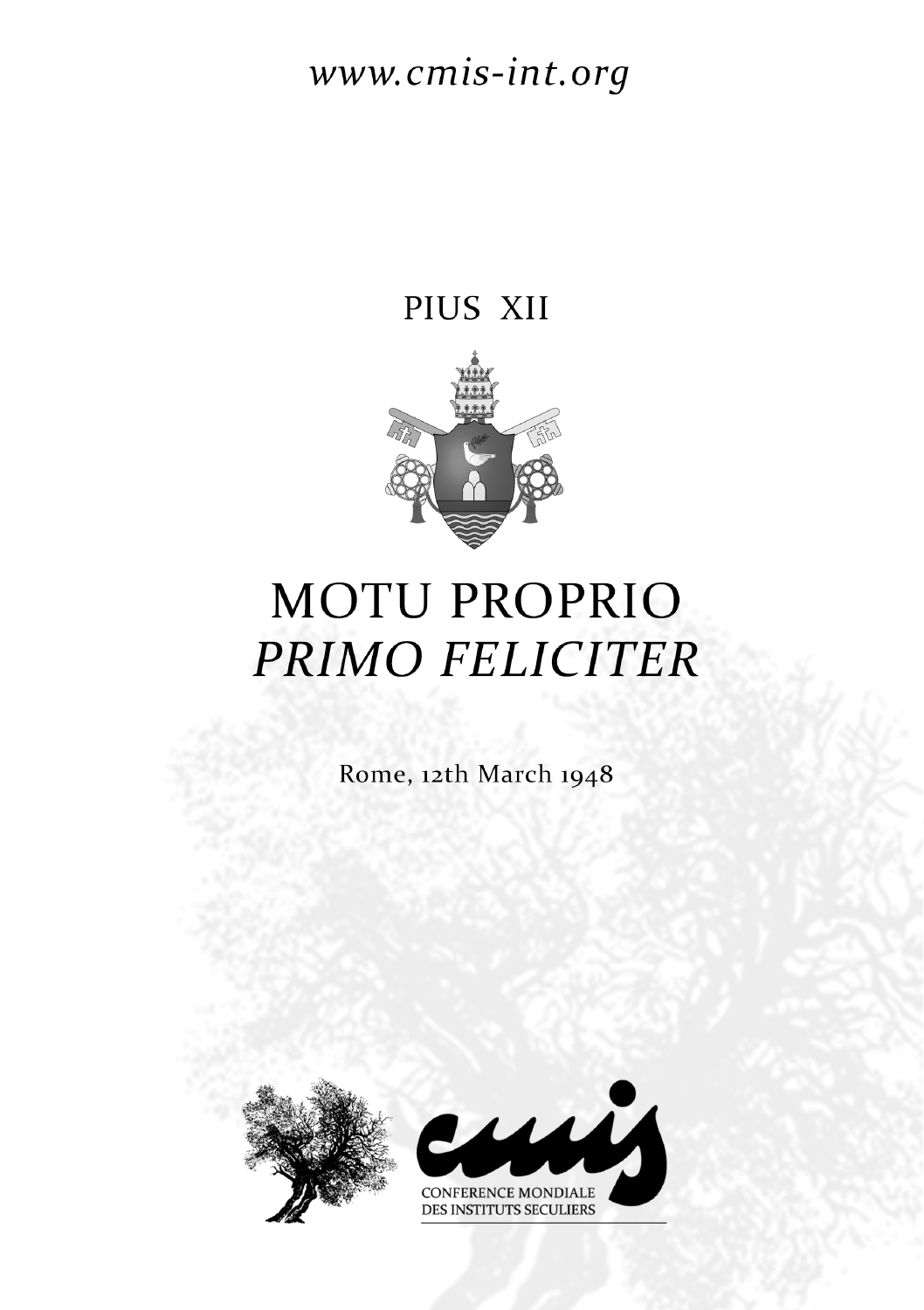## MOTU PROPRIO PRIMO FELICITER

l. The first anniversary of Provida Mater Ecclesia has come and gone, and it has been a year of blessings. As we look around upon the Catholic scene we now see a multitude of souls "hid with Christ in God"<sup>1</sup> stretching out towards sanctity in the midst of the world, their whole lives joyfully consecrated to God, with "great heart and willing mind"2 in the new Secular Institutes. We cannot but give thanks to the Divine Goodness for this new host which has come to increase the army of those who profess the evangelical counsels in the world; and also for this great help which in these sad and disturbed times has most providentially strengthened the Catholic apostolate.

2. The Holy Spirit who unceasingly remakes and renews<sup>3</sup> the face of the earth, daily disfigured and blasted by all manner of atrocious evil, by special grace has called a multitude of our sons and daughters ‑ his blessing be upon them! ‑ to the serried ranks of the Secular Institutes, to make of them in this nonsensical shadow‑world to which they do not belong<sup>4</sup> but in which, by God's wise ordering, they must live, a salt, a seasoning, kept salt by the vocation given, unfailing, $5$  a light which shines out and is not overcome in the darkness of the world,<sup>6</sup> and the little yeast, always and everywhere at work, kneaded into every kind of society, from the humblest to the highest, to permeate each and all by word, example and in every way, until it forms and shapes the whole of it, making of it a new paste in Christ<sup>7</sup>.

It is our desire and intention that these Institutes, so many of them, sprung up all over the world to our great comfort through

<sup>1.</sup> Col III, 3.

<sup>2.</sup> II Macc. 1‑3.

<sup>3.</sup> Psalm CIII, 30.

<sup>4.</sup> Jn XV, 19.

<sup>5.</sup> Mt V, 13; Mk IX, 49; Lk XIV, 34.

<sup>6.</sup> Jn IX,5; I, 5; VIII, 12; Eph V, 8.

<sup>7.</sup> Mt XIII, 33;1 Cor V,6; Ca V,9.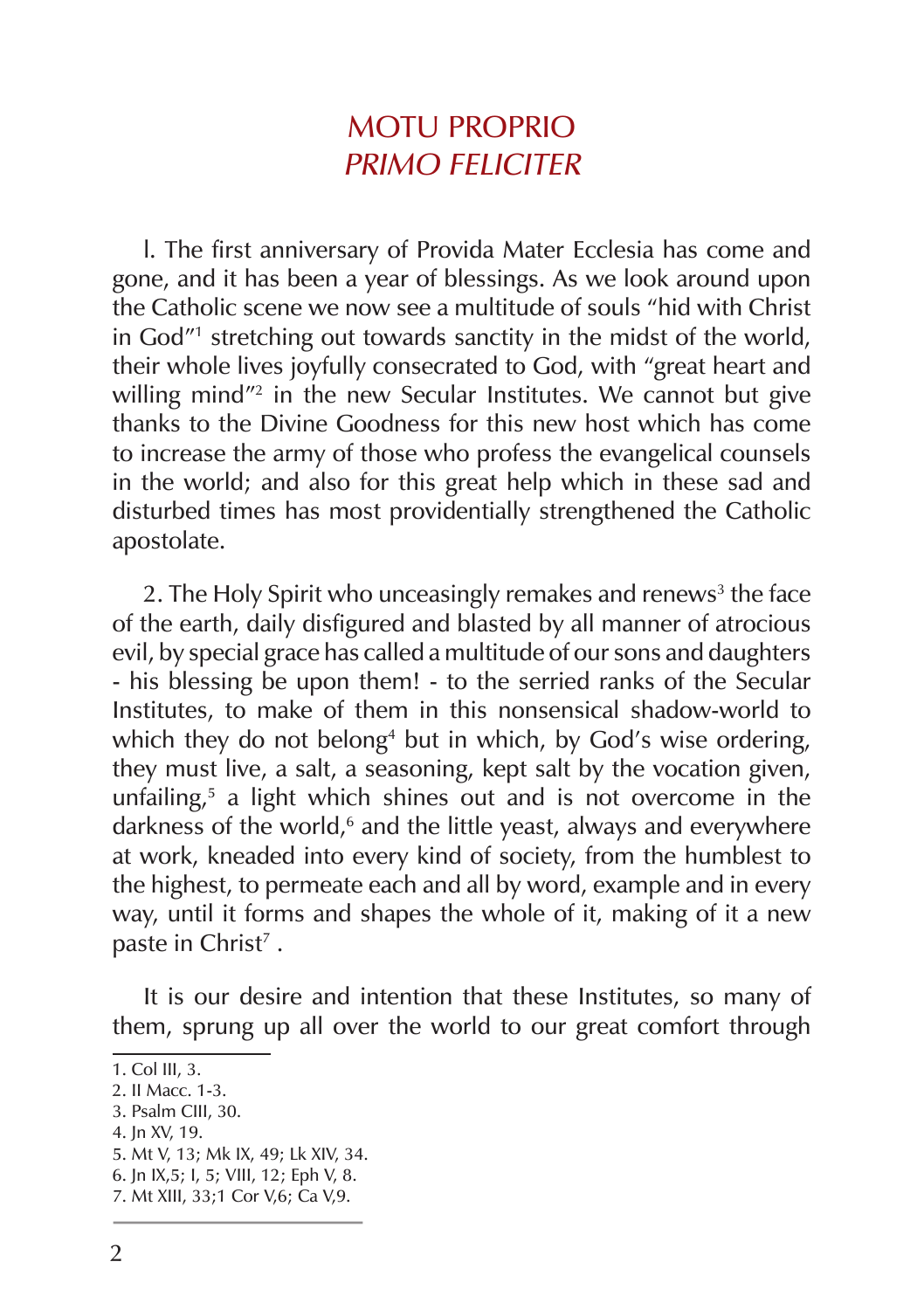the outpouring of the Spirit of Jesus Christ, $^8$  be directed effectively according to the norms of Provida Mater Ecclesia and thus fulfill abundantly the promise that is in them of a great harvest of sanctity, and that they be prudently marshaled and wisely deployed to fight the battles of the Lord<sup>9</sup> in the field of common apostolic endeavor and in those which they find for themselves. With this in mind we confirm with great joy and after mature reflection the Apostolic Constitution Provida Mater Ecclesia, and hereby enact the following canonical provisions.

4. I. There is no longer any acceptable reason for Societies, cleric or lay, professing Christian perfection in the world, and clearly and fully conforming to the features and requirements prescribed in Provida Mater Ecclesia for a Secular Institute to be left, or remain on a purely personal option in the canonical status of ordinary Associations of the Faithful (canons 684‑725). They are now to be given the form and status of Secular Institutes, as being most suitable for their nature and needs.

5. II. The transference of an Association of the Faithful to the higher canonical status of a Secular Institute must not obscure, even in special cases, the proper and specific character of the Institutes, namely, that they are secular and that this is the real nature of their calling.

Everything about them must be clearly secular. There will be no paring down of the full profession of the Christian perfection, solidly founded on the evangelical counsels and essentially the same as that of Religious, but perfection is to be lived and professed in the world, therefore adapted to secular life, all along the line, i.e. in all things that are lawful and compatible with the duties and apostolate of such a life of perfection.

6. The whole life of a member of a Secular Institute, sacred to God by the profession of perfection, must become an apostolate so continuous and holy, with such sincerity of mind, interior union

<sup>8.</sup> Rom VIII, 9.

<sup>9.</sup> Cant. VI, 3.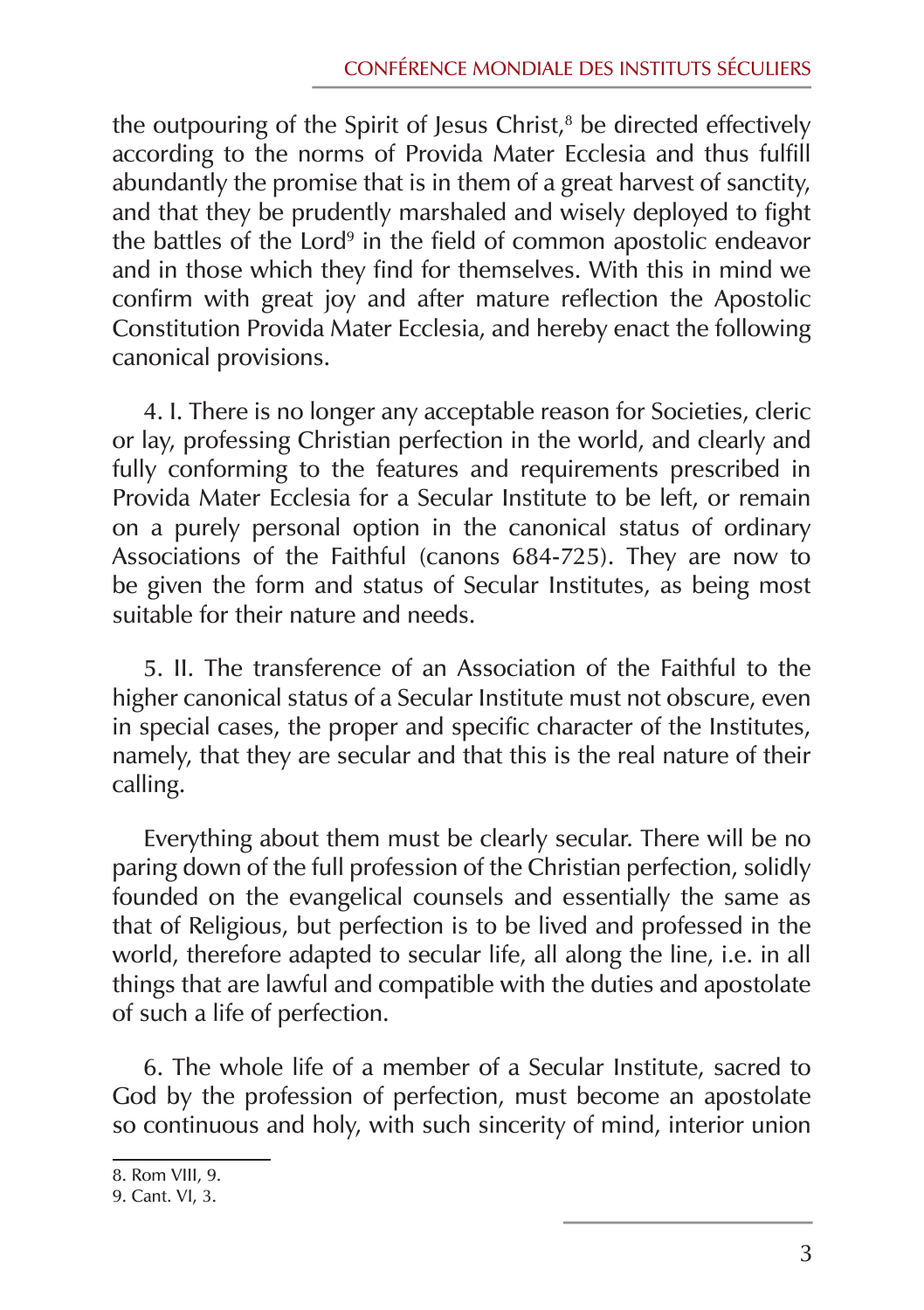

with God, generous self forgetfulness and courageous self-denial, such love of souls, as to nourish, unceasingly renew and outwardly express the spiritual reality within. This apostolate of one's whole life is so deeply and sincerely experienced in the Secular Institutes as to give the impression that, with the help and guiding wisdom of Divine Providence, the thirst for souls and zeal for their salvation have not only happily given occasion for a consecration of life but have largely imposed their own way and form upon it and, in a way which could not have been predicted, to have created and met a need which is not confined to a specific apostolate but is a new general way of consecrated life. Not only is this apostolate something that happens in the world, but it may almost be said to grow out of the world: its existence is in professions, activities, forms, places, circumstances of a secular nature, and so it must remain.

7. III. Secular Institutes do not come under the canonical discipline of Religious. As a general rule Provida Mater Ecclesia neither requires nor allows the application to Secular Institutes of legislation made for Religious. But some features of Religious life may be compatible with the secular nature of Institutes, are no impediment to the total commitment of life and are in keeping with the provisions of Provida Mater Ecclesia : these may be retained.

8. IV. Secular Institutes may have inter-diocesan and international structure and organization (art. IX) and this certainly should make for an increase of vital energy, survival value and effectiveness. But in this connection a number of things have to be taken into account, e.g. the aim and purpose of a given Institute, the degree of expansion intended, the Institute's actual stage of development and maturity, its condition and circumstances and so forth. A federal basis is also a possibility not to be ruled out or under‑estimated, implying retention and reasonable encouragement of local characteristics, national, regional, diocesan, provided that these are sound and retain a true sense of the catholicity of the Church.

9. V. Secular Institute life is a life totally consecrated to God and souls, in the world, with the approval of the Church. Its structure extends already in various degrees beyond the bounds of diocese or